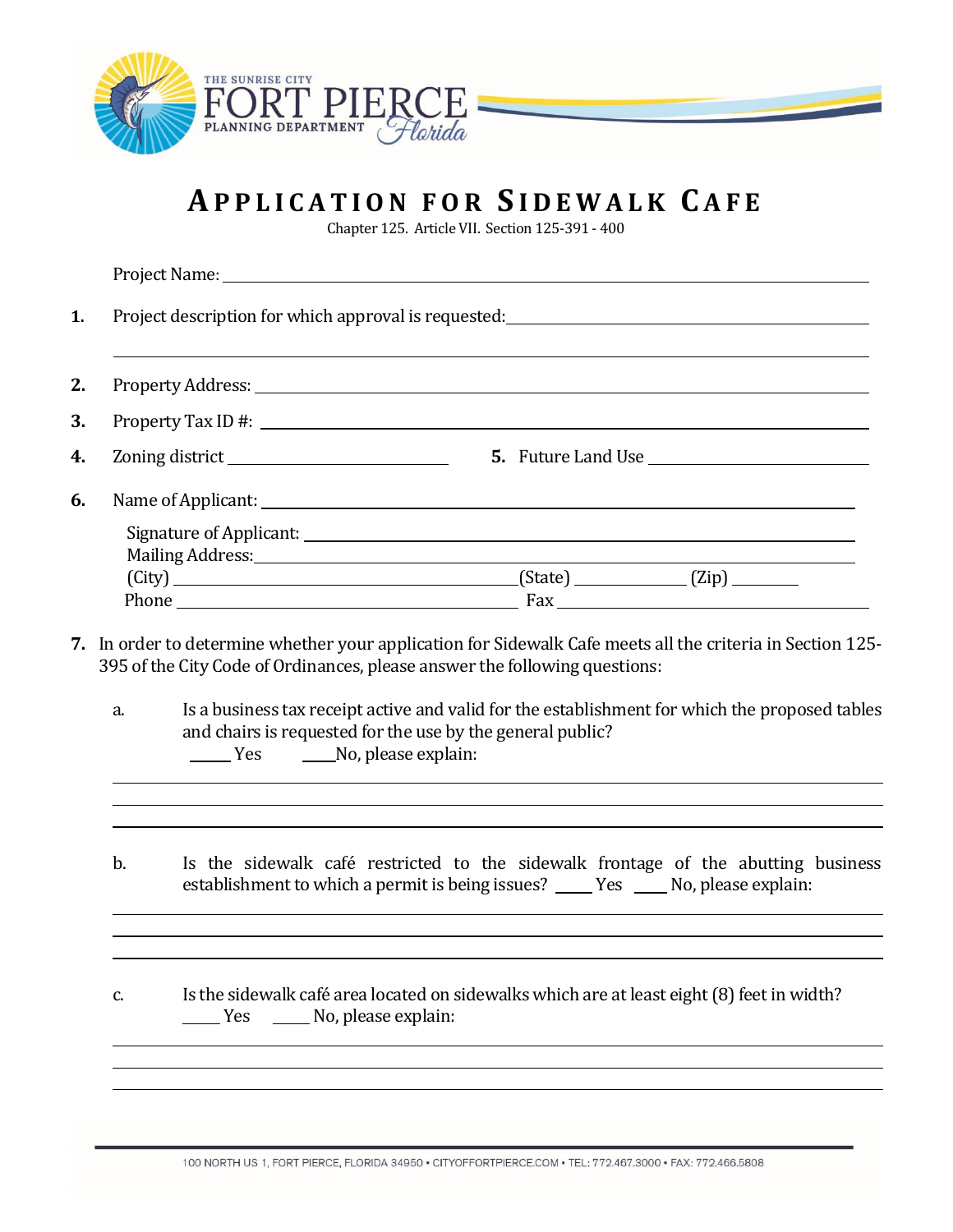d. Is a minimum of one unobstructed pedestrian path at least five (5) feed wide be maintained at all times? \_\_\_\_\_ Yes \_\_\_\_\_ No, please explain:

<u> 1980 - Johann Stoff, fransk politik (d. 1980)</u>

e. Is the perimeter around the sidewalk café area delineated using nonpermanent fixtures such as railings, potted plants, decorative chains, or other approved fixtures? Please explain:

f. Explain any type of permanent anchoring of tables, chairs, umbrellas, awnings, canopies, columns, railings or other fixtures approved by the building department:

- g. Explain any type of posts, columns, pilasters, or other features that may are located within the public right-of-ways, public property, or public sidewalks:
- h. Are the tables, chairs, umbrellas, canopies, awnings and any other fixtures of uniform design and made of quality materials and workmanship to ensure the safety and convenience of users and to enhance the visual quality of the urban environment? Yes No, please explain:

i. Is any part of the sidewalk café within the clear vision area as defined in section 125-308? No Yes, please explain: